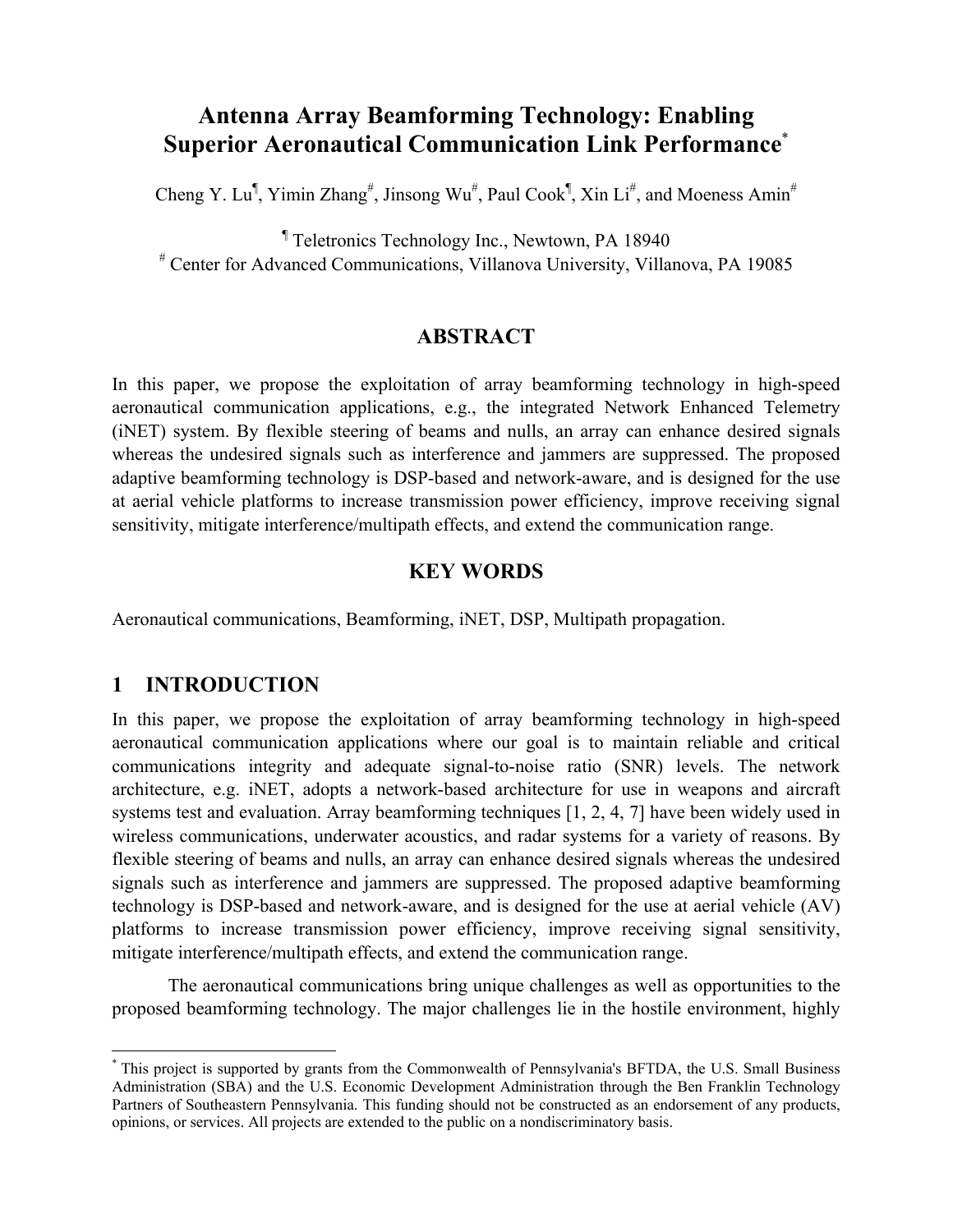dynamic mobility, and weak signal strength. In such situation, adaptive updates of the array weights require high complexity and sometimes may not be affordable for real-time optimization. Furthermore, determination of adaptive weights for transmit beamforming becomes even challenging since the channels cannot be reliably estimated. In the proposed beamforming method, therefore, we take different approaches to utilize the location information of the AV and the ground station (GS) as well as the flight dynamics known to the AV to support environmentaware beamforming. Array patterns are formed in real-time and are used for both transmission and receiving. The beamformer is designed to be robust against errors in the location and flight dynamics information.

The proposed beamforming technique achieves multifold advantages: (1) By using the proposed technique, the high-speed communication system can provide wireless communication links with improved link reliability and power efficiency. (2) The high-speed communication system can maintain a wireless link significantly beyond the maximum range supported by single-antenna based system. (3) The spatial selectivity allows the high-speed communication system to reduce sensitivity to multipath and jammers, and lower the transmit power in the direction of unintended directions to yield low probability of intercept (LPI).

### **2 BEAMFORMING**

### *2.1 Concept*

Beamforming may be performed through a weighted combination of radio signals from an array of antennas. Consider a receiving array, beamforming is to create the radiation pattern of the antenna array by adjusting the weights corresponding to each antenna output such that the phases of the signals in the direction of the desired sources/targets are added constructively, whereas they are nullified/mitigated in the directions of undesired/interfering sources/targets [1, 2].

In beamforming, both the amplitude and phase of each antenna element may be controlled [5, 6]. The combined relative amplitude and phase shift for each antenna is called a "complex weight." A beamformer for a radio transmitter applies the complex weight to the transmit signal (shifts the phase and sets the amplitude) for each element of the antenna array, then sums all of the signals into one that has the desired directional pattern [1, 2]. In digital beamforming, the operations of phase shifting and amplitude scaling for each antenna element, and summation for receiving, are done digitally. Either general-purpose DSP's or dedicated beamforming chips may be used. Digital processing requires that the signal from each antenna element is digitized using an A/D converter [3]. When radio frequencies are too high to be directly digitized at a reasonable cost, digital beamforming receivers use analog RF down converters to shift the signal frequency down before the A/D converters.

Once the antenna signals have been digitized, they are passed to digital down-converters that shift the radio channel's center frequency down and pass only the bandwidth required for one channel. The down-converters produce a "quadrature" baseband output at a low sample rate. The quadrature baseband I and Q components can be used to represent a radio signal as a complex vector (phasor) with real and imaginary parts. For beamforming, the complex baseband signals are multiplied by the complex weights to apply the phase shift and amplitude scaling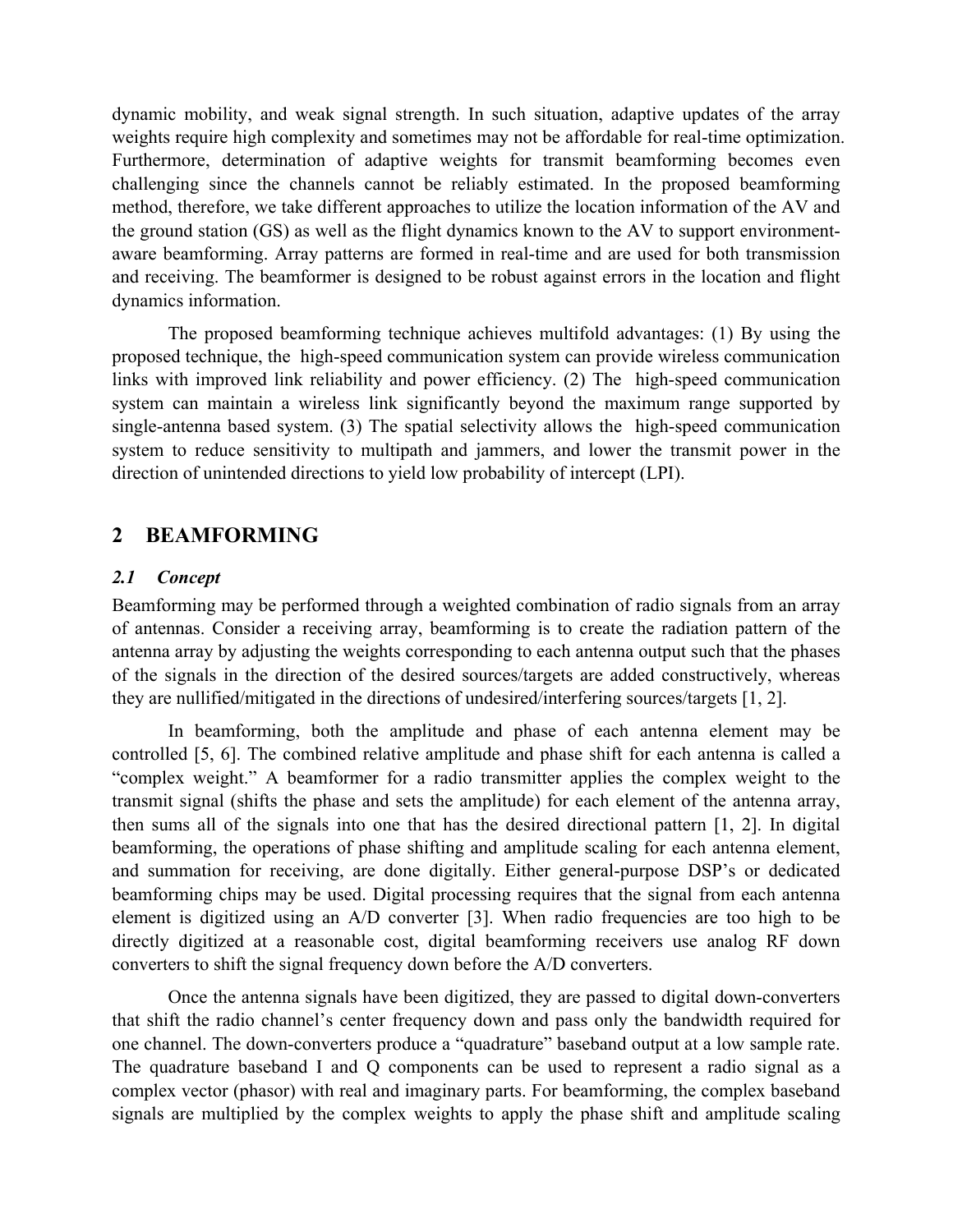required for each antenna element. A general-purpose DSP can implement the complex multiplication for each array element [3].

All RF and A/D converters share common oscillators so that they all produce identical phase shifts of the signal. Within the digital beamformer, all digital down-converters share a common clock, set for the same center frequency and bandwidth, and their digital local oscillators are in-phase so that all phase shifts are identical. In digital beamforming receiver, the complex weights for the antenna elements are carefully chosen to give the desired peaks and nulls in the radiation pattern of the antenna array. In beamforming for communications, the weights are chosen to give a radiation pattern that maximizes the quality of the received signal. Usually, a peak in the pattern is pointed to the signal source and nulls are created in the directions of interfering sources and signal reflections [2].

#### *2.2 Beamforming Algorithms*

Consider that a receiver antenna array, consisting of *N* elements, is located at the AV. The coordinate of the *l*-th array element is denoted as  $(x_i, y_i, z_i)$ . For convenience, we also define the AV reference point as the origin of the coordinates.

While the AV reference point can be arbitrarily chosen within or around the array, we assume it is located at the gravity center of the array.

The distance between the ground station (GS), located at  $(x_g, y_g, z_g)$ , and the AV reference point, located at  $(0,0,0)$ , is expressed as

$$
r = \sqrt{(x_g)^2 + (y_g)^2 + (z_g)^2}
$$
 (1)

Denote **u** as the unit vector in the direction from the GS transmitter to the AV reference point. It can be expressed as

$$
\mathbf{u}_g = \left[\frac{x_g}{r}, \frac{y_g}{r}, \frac{z_g}{r}\right] = \left[\sin\theta_g \cos\phi_g, \sin\theta_g \sin\phi_g, \cos\theta_g\right]
$$
 (2)

where  $\theta_g$  and  $\phi_g$  is the elevation and azimuth angle of the GS with respect to the AV reference point.

Let  $\tilde{s}(t)$  be the RF signal waveform transmitted from the GS. The signal received at the *l*-th antenna element of an array at the AV is expressed as

$$
\widetilde{r}_l(t) = a_l \widetilde{s}(t - \tau_l) g_l(\mathbf{u}_g)) + \widetilde{n}_l(t)
$$
\n(3)

where  $a_l$  and  $\tau_l$ , respectively, denote the channel gain and time delay of the channel between the GS transmitter and AV receiver, and  $g_l(\mathbf{u}_g)$  denotes the antenna gain of the *l*-th array element in the direction of the GS. In addition,  $\tilde{n}_i(t)$  is the additive noise.

Note that, while  $a_l$ ,  $\tau_l$ , and  $\mathbf{u}_g$  gradually changes over time as the AV maneuvers, we omit (*t*) for notation simplicity.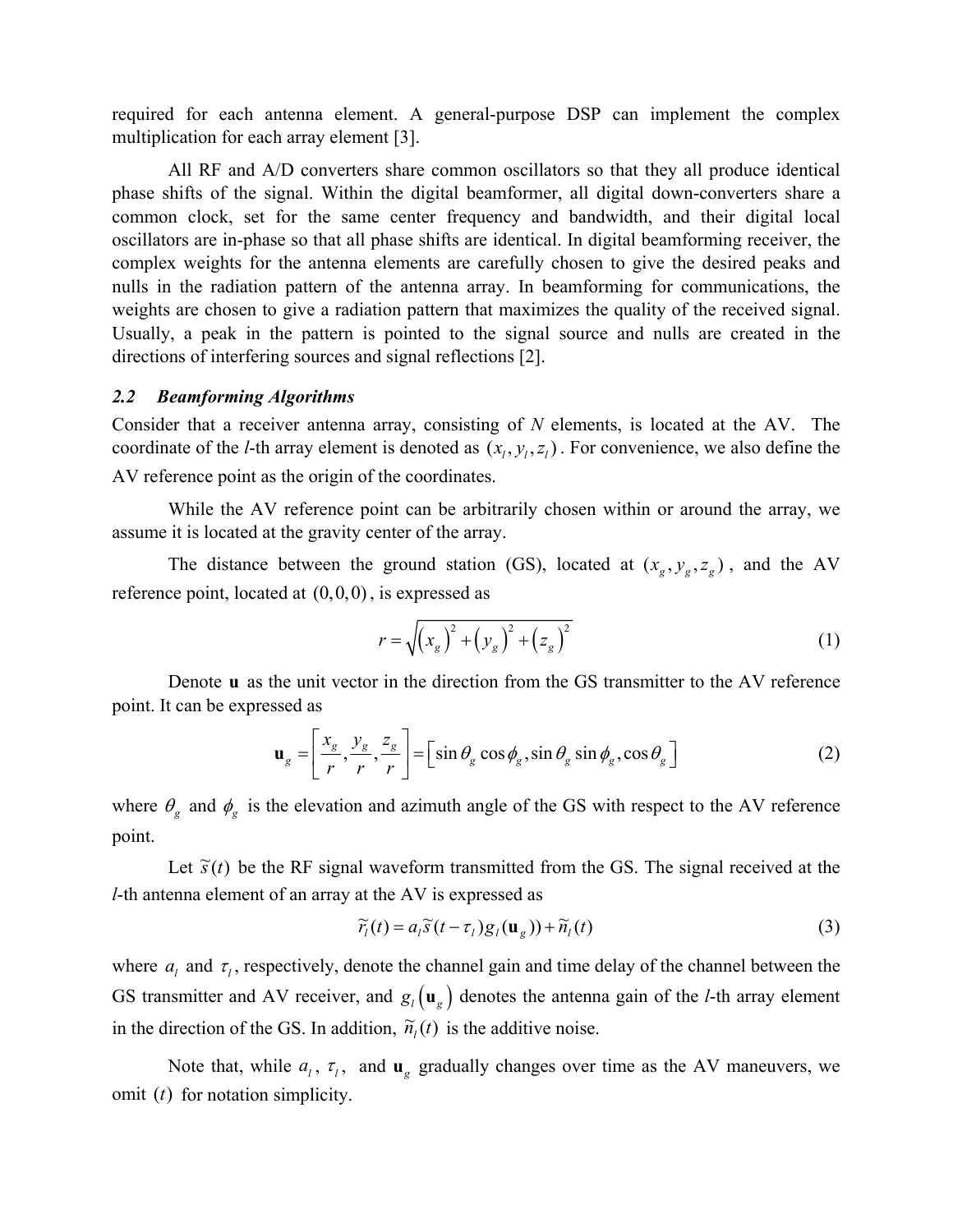Without loss of generality, we can conveniently define that  $\tau$  is referenced to the waveform received at the AV reference point (that is, the time delay evaluated at the AV reference point is zero). In addition, the GS is typically considered to be at the far field of the AV, that is, the distance between them is much larger than the dimension of the GS antenna and AV antenna array. In this case where multipath fading is not considered, the channel gain can be assumed to satisfy  $a_1 = ... = a_N = a$ , and the time delay at the *l*-th array element can be expressed as

$$
\tau_l = \frac{\mathbf{r}_l^T \mathbf{u}_g}{c} \tag{4}
$$

where  $\mathbf{r}_i = [x_i, y_i, z_i]$ ,  $c \approx 3 \times 10^8$  m/s is the speed of wave propagation, and  $\tau$  denotes transpose.

When  $\tilde{s}(t)$  is a narrowband signal (i.e. the signal bandwidth BW is much smaller than the carrier frequency), the following (approximate) relationship holds (with the use of proper complex signal notation),

$$
\widetilde{s}(t-\tau_1) \approx \widetilde{s}(t)e^{-j\omega_c\tau_1},\tag{5}
$$

where  $\omega_c = 2\pi f_c$  is the radian carrier frequency. In this case, we can define  $s(t)$  as the equivalent baseband waveform of  $\tilde{s}(t)$ , and the equivalent baseband signal received at the *l*-th array element becomes

$$
r_i(t) = a_i s(t) e^{-j\omega_c \tau_i} g_i\left(\mathbf{u}_g\right) + n_i(t)
$$
\n<sup>(6)</sup>

Therefore, the equivalent baseband signals received at the *N* elements can be expressed in the following vector format

$$
\mathbf{r}(t) = \begin{bmatrix} r_1(t) \\ \vdots \\ r_N(t) \end{bmatrix} = s(t) \begin{bmatrix} a e^{-j\omega_c \tau_1} g_1(\mathbf{u}_g) \\ \vdots \\ a e^{-j\omega_c \tau_N} g_N(\mathbf{u}_g) \end{bmatrix} + \begin{bmatrix} n_1(t) \\ \vdots \\ n_N(t) \end{bmatrix} = s(t) \mathbf{h}(\mathbf{u}_g) + \mathbf{n}(t).
$$
 (7)

Beamforming is achieved by the weighted summation of the signal received at the *N* elements. Let  $\mathbf{w} = [w_1, ..., w_N]$  be the weights corresponding to the *N* array elements, the array output is obtained as

$$
y(t) = \mathbf{w}^T \mathbf{r}(t) \mathbf{h}(\mathbf{u}_g) + \mathbf{w}^T \mathbf{n}(t)
$$
\n(8)

When the elements of  $\mathbf{n}(t)$  are independent and identically distributed (i.i.d.) zero-mean complex Gaussian processes with covariance matrix  $\sigma_n^2 \mathbf{I}_N$ , where  $\mathbf{I}_N$  denotes the  $N \times N$  identity matrix, the maximum signal-to-noise ratio (SNR) is achieved when

$$
\mathbf{w} = \alpha \mathbf{h}^*(\mathbf{u}_g) \tag{9}
$$

where  $\alpha$  is a constant, and  $(\cdot)^*$  denotes complex conjugate operation. Note that  $\alpha$  does not affect the SNR because it is multiplied to both the signal and noise. However, it is often convenient to assume a unit norm of **w**, that is,  $\alpha = |\mathbf{h}^*(\mathbf{u}_g)|^{-1}$ , where | . | denotes the norm of a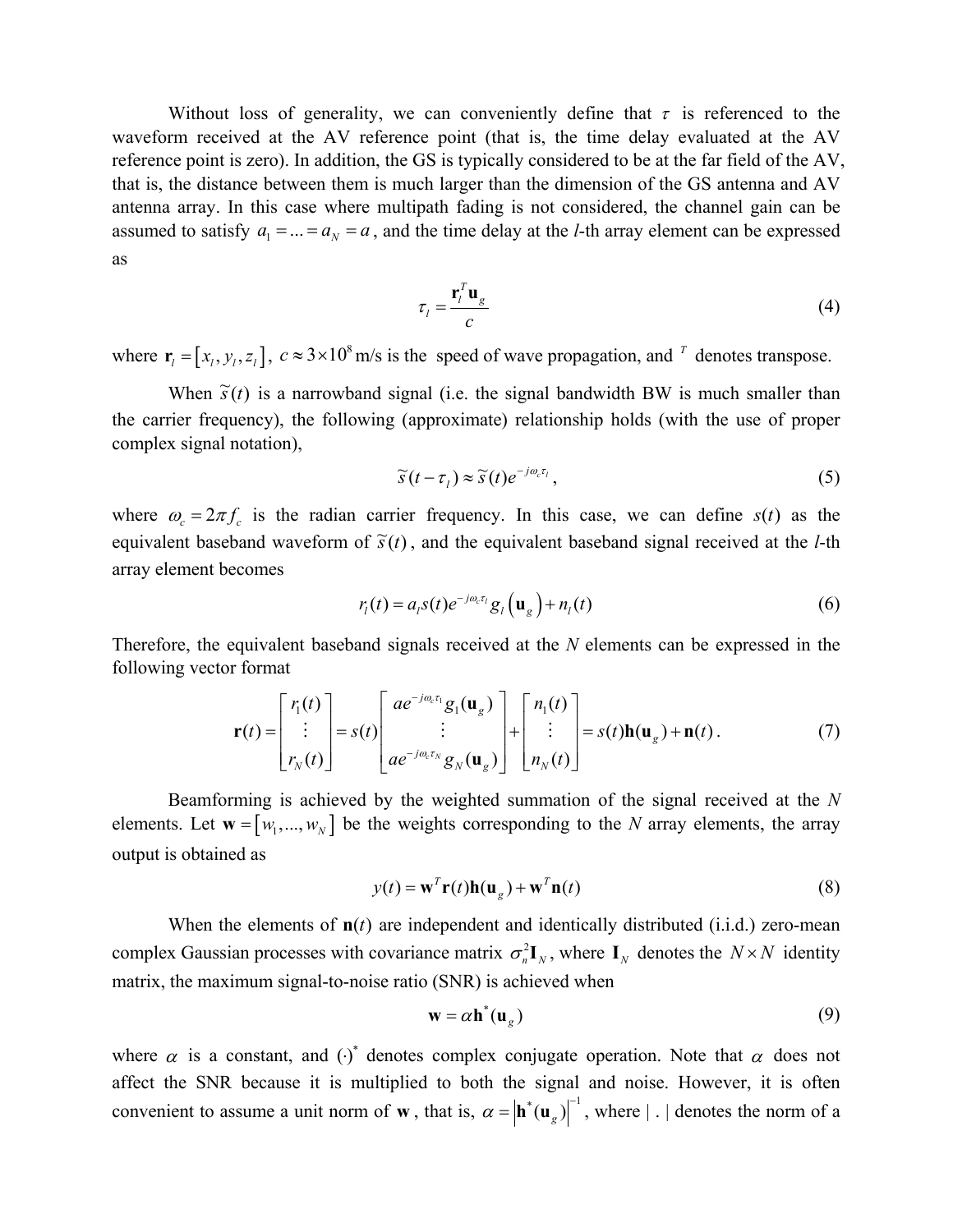vector. That is,

$$
\mathbf{w} = \frac{\mathbf{h}^*(\mathbf{u}_g)}{|\mathbf{h}^*(\mathbf{u}_g)|}.
$$
 (10)

In this case, the output noise power remains the same as that of a single antenna case, that is,

$$
P_n = E\left[\left|\mathbf{w}^T\right|^2\right] = \sigma_n^2 \tag{11}
$$

with *E*[.] representing statistical expectation. The output signal power becomes

$$
P_s = \sum_{l=1}^{N} \left| a g_l \left( \mathbf{u}_g \right) \right|^2 \sigma_s^2, \qquad (12)
$$

where  $\sigma_s^2 = E \left[ \left| s(t) \right|^2 \right]$ .

In particular, when all the antennas are isotropic,  $g_1(\mathbf{u}_g) = ... = g_N(\mathbf{u}_g) = g(\mathbf{u}_g)$ , we have

$$
P_s = N \left| a g\left(\mathbf{u}_s\right) \right|^2 \sigma_s^2, \tag{13}
$$

which is *N* times higher than the received signal power obtained from a single receive antenna. That is, an array gain of *N* (that is,  $10 \log_{10}(N)$  dB) is achieved.

#### *2.3 Array Factor*

To signify the array process gain in different directions, it is often useful to analyze the array factor, which does not include array element patterns. The array signature corresponding to the direction  $\mathbf{u}_g$  is characterized by

$$
\mathbf{h}(\mathbf{u}_g) = \begin{bmatrix} e^{-j\omega_c \tau_1} \\ \vdots \\ e^{-j\omega_c \tau_N} \end{bmatrix} = \begin{bmatrix} e^{-jk_c \mathbf{r}_1^T \mathbf{u}_g} \\ \vdots \\ e^{-jk_c \mathbf{r}_N^T \mathbf{u}_g} \end{bmatrix}
$$
(14)

where  $k_c = \omega_c / c = 2\pi / \lambda$ . Note that the norm of  $h(u_g)$  in this case is  $\sqrt{N}$ .

Similarly, the array signature corresponding to an arbitrary direction  $\mathbf{u} = [\sin\theta \cos\phi,$  $\sin\theta \sin\phi$ ,  $\cos\theta$  can be expressed as

$$
\mathbf{h}(\mathbf{u}) = \begin{bmatrix} e^{-jk_c \mathbf{r}_1^T \mathbf{u}} \\ \vdots \\ e^{-jk_c \mathbf{r}_N^T \mathbf{u}} \end{bmatrix}
$$
 (15)

The array factor is typically expressed as a function of  $\theta$  and  $\phi$ . When  $\mathbf{w} = \frac{1}{\sqrt{N}} \mathbf{h}^*(\mathbf{u}_g)$ *N*  $\mathbf{w} = \frac{1}{\sqrt{m}} \mathbf{h}^*(\mathbf{u}_\alpha),$ the array factor is obtained as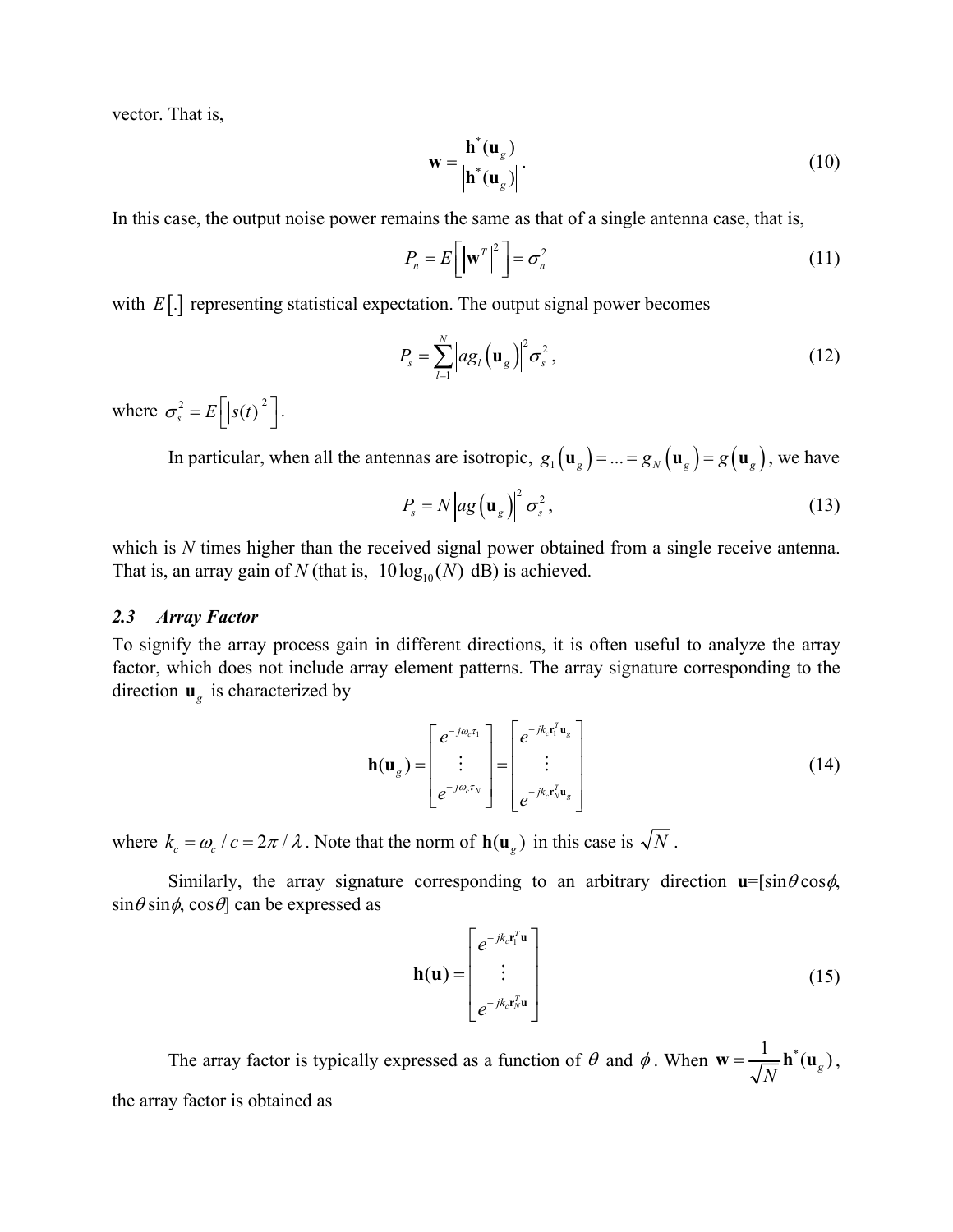$$
P(\theta,\phi) = \frac{1}{\sqrt{N}} \mathbf{h}^H(\mathbf{u}_g)\mathbf{h}(\mathbf{u}) = \frac{1}{\sqrt{N}} \sum_{l=1}^N e^{jk_c \left(\mathbf{r}_l^T \mathbf{u}_g - \mathbf{r}_l^T \mathbf{u}\right)},
$$
(16)

where  $(\cdot)^H$  denotes conjugate transpose.

To evaluate the array factor at a different frequency, say,  $f_c = \omega/(2\pi)$ , where the weight vector remains to be  $\mathbf{w} = \frac{1}{\sqrt{N}} \mathbf{h}^*(\mathbf{u}_g)$ *N*  $\mathbf{w} = \frac{1}{\sqrt{M}} \mathbf{h}^*(\mathbf{u}_g)$ , obtained in  $f_c$ , we modify equation (15) as

$$
\mathbf{h}(\mathbf{u},\omega) = \begin{bmatrix} e^{-jk_c \mathbf{r}_l^T \mathbf{u}} \\ \vdots \\ e^{-jk_c \mathbf{r}_l^T \mathbf{u}} \end{bmatrix} .
$$
 (17)

Thus, the array factor becomes

$$
P(\theta, \phi, \omega) = \frac{1}{\sqrt{N}} \mathbf{h}^H(\mathbf{u}_g) \mathbf{h}(\mathbf{u}, \omega) = \frac{1}{\sqrt{N}} \sum_{l=1}^N e^{j(k_c \mathbf{r}_l^T \mathbf{u}_g - k \mathbf{r}_l^T \mathbf{u})},
$$
(18)

where  $k = \omega/c$ .

While we have used the array for receive beamforming, the array performance, in terms of the array gain and array patterns, remains unchanged when the array is used for transmit beamforming.

### **3 NUMERICAL RESULTS**

To demonstrate the effectiveness of the beamforming techniques, numerical calculations are performed. A rectangular array of four elements is considered (Fig. 1). The distance of any of two adjacent array elements is denoted as  $D_a = 0.5\lambda$ . It can be shown that, a 25 MHz bandwidth has a negligible effect in the array gain when the system is operated in 2.3 GHz, so we focus only on narrowband array processing hereafter.

#### *3.1 Beamforming Performance with Identical Antenna Patterns*

For simplicity, monopoles with a proper ground plane are used to demonstrate the beamforming performance with the use of directional antennas. For a vertically polarized monopole, located in the *z*-direction, the normalized half-wavelength antenna pattern is expressed as

$$
P(\theta,\phi) = \frac{\cos\left(\frac{\pi}{2}\cos\theta\right)}{\sin\theta},\tag{19}
$$

where  $0 \le \theta \le 90^{\circ}$  for the array located on the top of the aircraft, or  $90^{\circ} \le \theta \le 180^{\circ}$  for the array located in the bottom. The normalized antenna pattern is used so that we can focus on the contribution of the array. The antenna patterns, shown in the following discussion, are the joint patterns of the top and bottom monopole based arrays, which are equivalent to the respective dipole based array patterns.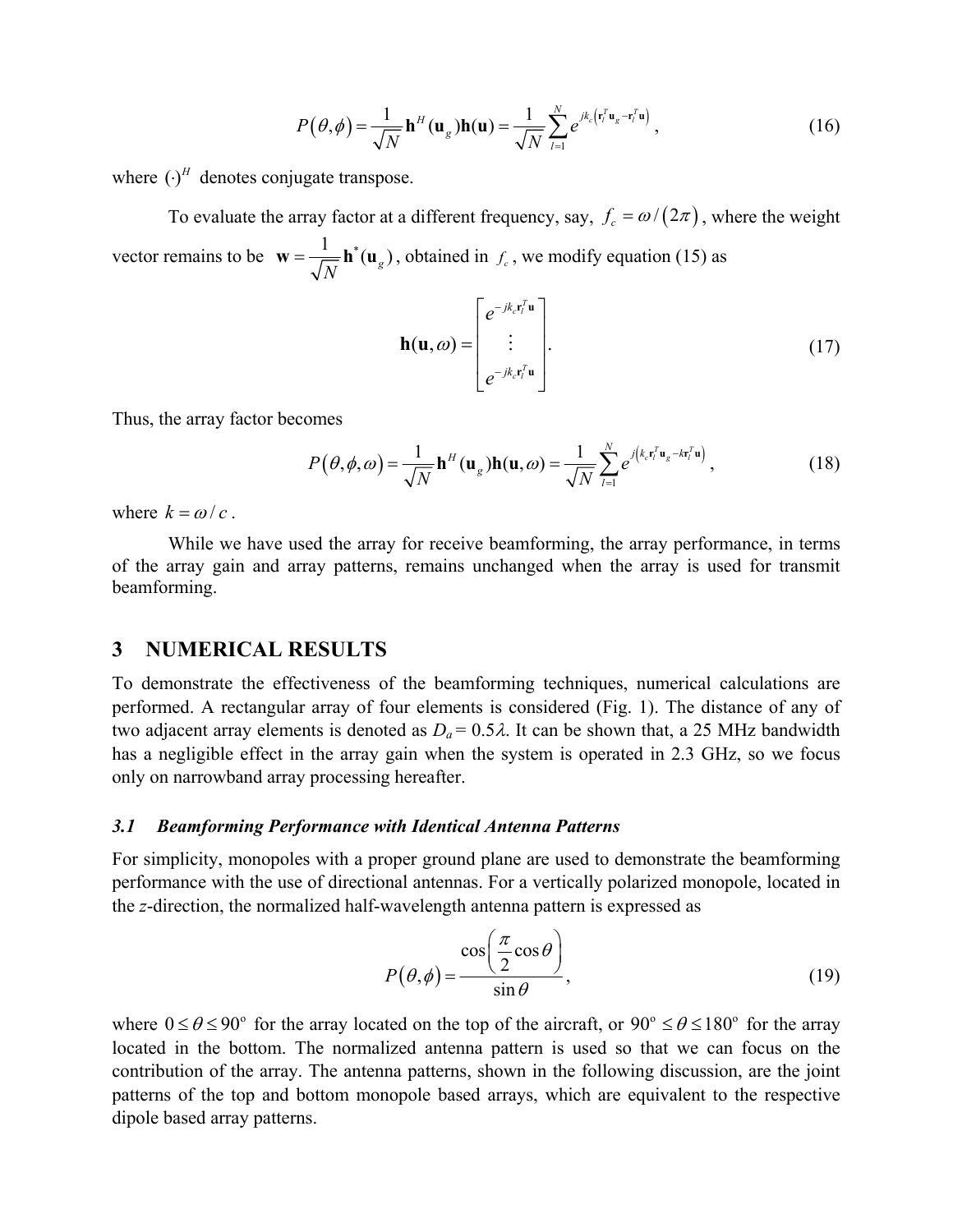

Figure 1 Rectangular array configuration.



Figure 2  $\phi$ -plane and  $\theta$ -plane array patterns (DOA:  $\theta_g = 90^\circ$  and  $\phi_g = 270^\circ$ ).

Fig. 2 provides an example of the  $\phi$ -plane and  $\theta$ -plane array pattern. The array factor in the maximum direction is  $10 \log_{10}(4) \approx 6.02$  dB. The same array factor can be achieved by using other array configurations with identical antenna elements, but the beamwidth and sidelobe levels may vary for different array configurations.

The overall radiation of the array in this case is the product of the array factor and the antenna pattern of each monopole. Figure 3 shows the  $\phi$ -plane and  $\theta$ -plane array patterns. The DOA of the GS is assumed to be  $\theta_g = 90^\circ$  and  $\phi_g = 270^\circ$ . In this case, an array gain of 6.02 dB is achieved, the  $\phi$ -plane pattern is the same as the array factor as the dipole is omni-directional in the  $\phi$ -plane, whereas the  $\theta$ -plane pattern is attenuated by the antenna pattern for  $\theta \neq 90^{\circ}$ . In particular, a null in  $\theta = 0^{\circ}$  or  $\theta = 90^{\circ}$  is observed as determined by the monopole antenna pattern.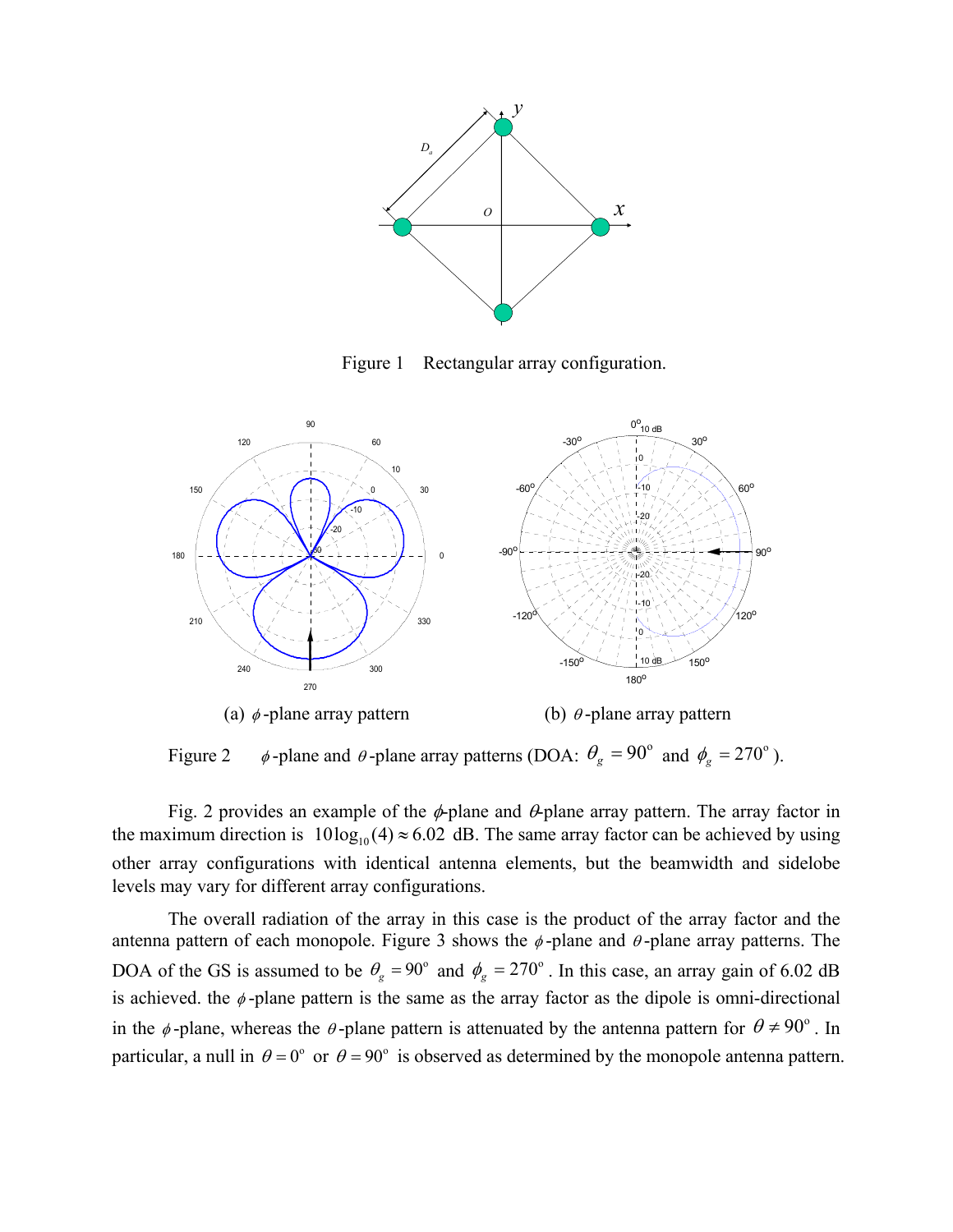

Figure 3  $\phi$ -plane and  $\theta$ -plane array patterns (DOA:  $\theta_g = 90^\circ$  and  $\phi_g = 270^\circ$ ).

### *3.2 Beamforming Patterns with Different Antenna Patterns*

The array can be flexibly designed to use antenna with different antenna patterns, such as different types of antennas or identical antennas but oriented differently. In this case, the array gain may be reduced from  $10\log_{10}(N)$  dB, however, the array may achieve some desirable beamforming characteristics and/or antenna conformability.

In the following, we show an illustrative scenario, where an array consists of four monopoles in different directions, is used to remedy the null direction problem, as we discussed in the previous subsection. In this array, we use the same array geometry as in Figure 1. However, in this case, three monopoles are vertically polarized, whereas the other one is horizontally oriented. This may happen, for example, that the antennas are located in different sides of an aircraft. For simplicity, the edge effect of the ground plane is ignored.

Figure 4 shows the  $\phi$ -plane and  $\theta$ -plane array patterns when the DOA of the signal wave from GS is located at  $\theta_g = 90^\circ$  and  $\phi_g = 270^\circ$  and three antennas are effective, and an array gain of  $10\log_{10}(3) \approx 4.77$  dB is achieved. That is, there is a loss of about 1.25 dB in the array gain. On the other hand, when the DOA becomes  $\theta = 0^\circ$ , one antenna is effective. As shown in Figure 5, the array gain is  $10 \log_{10}(1) = 0$  dB, which is compared to 0 (i.e.,  $-\infty$  dB) in the array using four identical monopoles.

### *3.3 Important Remarks*

Due to space limitations, the following issues are briefly summarized.

1. We have examined different array configurations. As we discussed in Section 3.1, all the arrays achieve the same array gain, provided that the antenna orientations are the same for the different arrays, and the mutual coupling effect is ignored. However, the beamwidth and sidelobe levels vary for different array configurations. Thus, the actual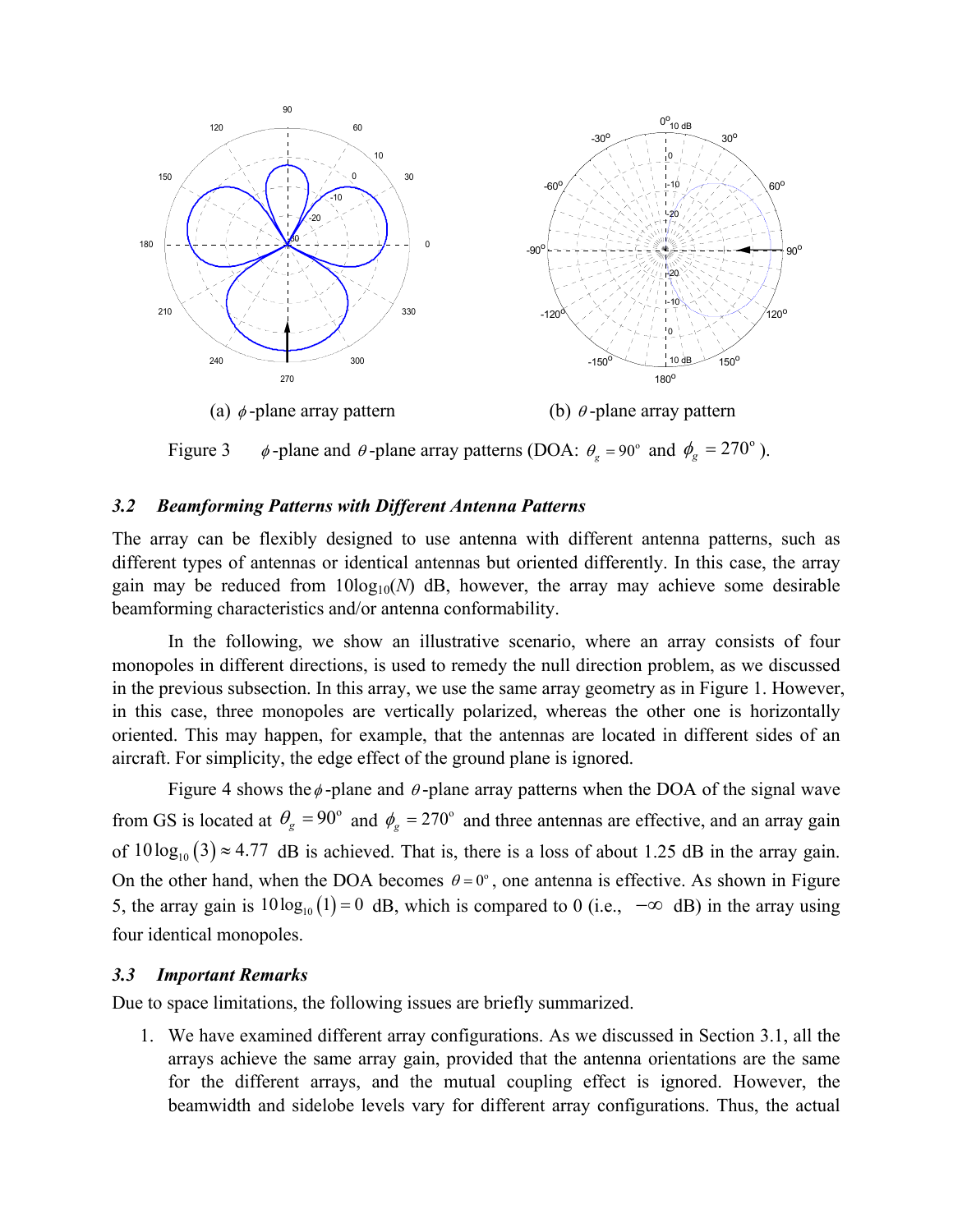array configuration is designed to afford optimized performance to meet the beamwidth and sidelobe requirements and to minimize the performance degradation in the presence of various parameter errors, which may occur, for example, due to the measurement inaccuracy and/or limited update rate of the measurement parameters.

- 2. The array weights can be dynamically updated to change the directivity suited in different scenarios. For example, when the aircraft is closer to the GS and has a low altitude, the heading information may vary much more rapidly. In this case, a broader beam may be formed in the vicinity of the GS so as to provide robust beamforming even when the heading information is updated in a low rate.
- 3. It is evident from the above discussions and simulation examples that the maximum array factor is achieved in the direction associated with the GS. In comparison, the array factor in other directions is relatively attenuated. Therefore, compared to single antenna system, the effect of multipath interference and/or jamming can be mitigated even without their a priori information or sophisticated interference mitigation.
- 4. Because the array beams have reasonable beamwidth, the array gain is not very sensitive to small variations in the position or orientation of the AV, or the estimation errors of such information. For example, the array gain corresponding to a few degrees of change in the orientation is insignificant. Thus, the requirement for the speed of updating array weights, even for a highly maneuvering AV, is not demanding.
- 5. Array configuration is usually optimized in terms the wavelength at the operating frequency. Thus, an array configuration optimized for one frequency band may not be necessarily optimal for another frequency band. An array configuration designed for a higher frequency band, however, often can provide satisfactory performance for a lower frequency band with several percent frequency differences.



Figure 4  $\phi$ -plane and  $\theta$ -plane array patterns (DOA:  $\theta_g = 90^\circ$  and  $\phi_g = 270^\circ$ )